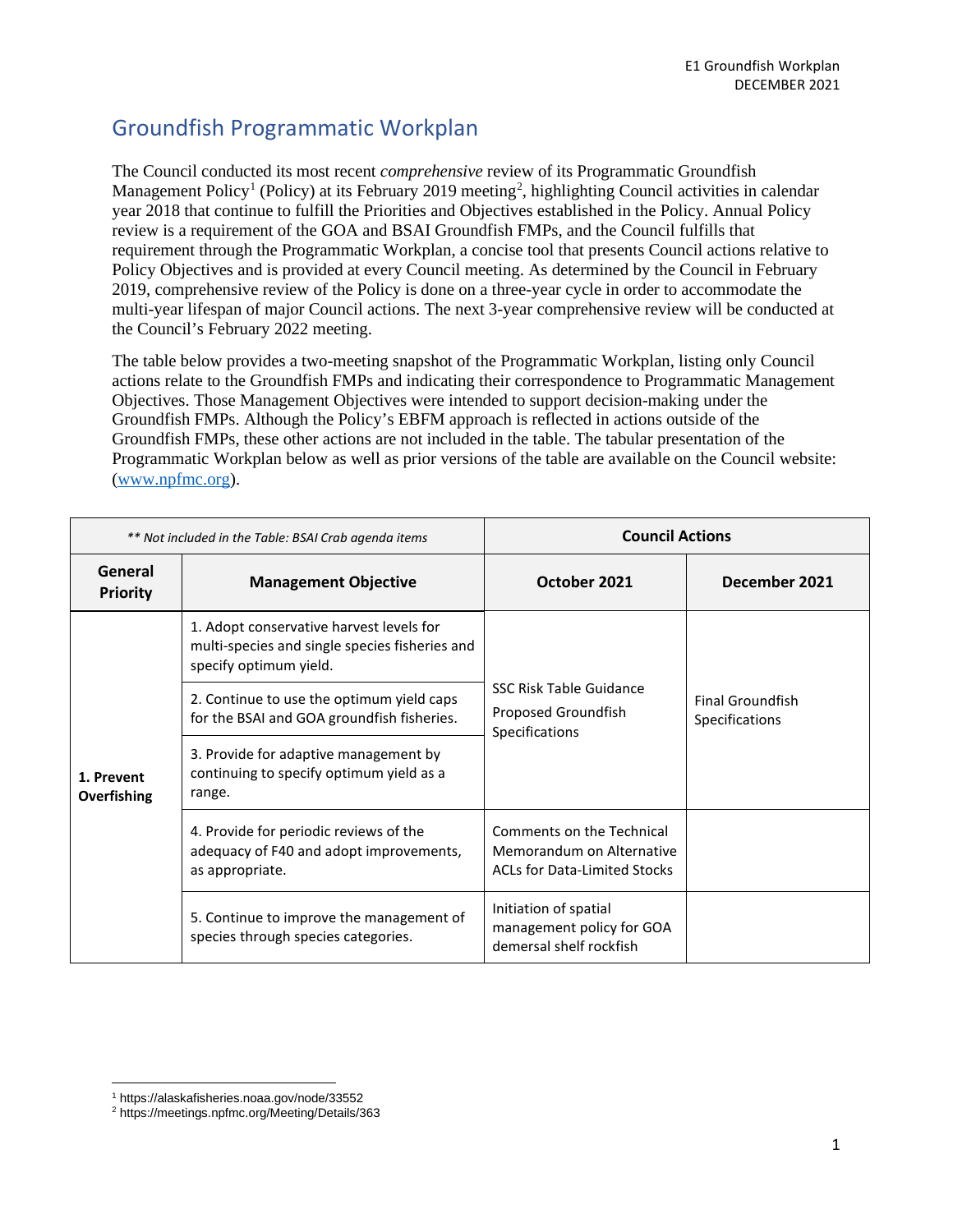| ** Not included in the Table: BSAI Crab agenda items                                 |                                                                                                                                                                                                                                                                                                            | <b>Council Actions</b>                                                                                                                                                                                                         |                                                                                                                                                                    |
|--------------------------------------------------------------------------------------|------------------------------------------------------------------------------------------------------------------------------------------------------------------------------------------------------------------------------------------------------------------------------------------------------------|--------------------------------------------------------------------------------------------------------------------------------------------------------------------------------------------------------------------------------|--------------------------------------------------------------------------------------------------------------------------------------------------------------------|
| General<br><b>Priority</b>                                                           | <b>Management Objective</b>                                                                                                                                                                                                                                                                                | October 2021                                                                                                                                                                                                                   | December 2021                                                                                                                                                      |
| 2. Promote<br>Sustainable<br><b>Fisheries and</b><br><b>Communities</b>              | 6. Promote conservation while providing for<br>optimum yield in terms of the greatest<br>overall benefit to the nation with particular<br>reference to food production, and<br>sustainable opportunities for recreational,<br>subsistence, and commercial fishing<br>participants and fishing communities. | BSAI Pcod Trawl CV LAPP -<br><b>Final action</b><br>IFQ omnibus amendments -<br><b>Initial Review</b><br>RQE funding mechanism -<br><b>Initial Review</b><br>Workplan for Halibut Catch<br><b>Share Plan Allocation Review</b> | Halibut ABM - Final<br>action<br>2022 Charter halibut<br>management measures                                                                                       |
|                                                                                      | 7. Promote management measures that,<br>while meeting conservation objectives, are<br>also designed to avoid significant disruption<br>of existing social and economic structures                                                                                                                          |                                                                                                                                                                                                                                |                                                                                                                                                                    |
|                                                                                      | 8. Promote fair and equitable allocation of<br>identified available resources in a manner<br>such that no particular sector, group or<br>entity acquires an excessive share of the<br>privileges.                                                                                                          |                                                                                                                                                                                                                                |                                                                                                                                                                    |
|                                                                                      | 9. Promote increased safety at sea.                                                                                                                                                                                                                                                                        | <b>USCG Report</b>                                                                                                                                                                                                             | <b>USCG Report</b>                                                                                                                                                 |
| 3. Ecosystem -<br>based Fishery<br>Management                                        | 10. Develop indices of ecosystem health as<br>targets for management.                                                                                                                                                                                                                                      | Briefings on NOAA Climate<br>Fisheries Initiative, Regional<br>Climate Action Plans, ACLIM<br>and GOA CLIM<br><b>Ecosystem Status Reports</b><br>Preview<br><b>SSC Risk Table Guidance</b>                                     |                                                                                                                                                                    |
|                                                                                      | 11. Improve the procedure to adjust<br>acceptable biological catch levels as<br>necessary to account for uncertainty and<br>ecosystem factors.                                                                                                                                                             |                                                                                                                                                                                                                                | <b>Ecosystem Status Reports</b><br>and groundfish species<br><b>ESPs</b><br>Use of risk tables in<br>groundfish specifications                                     |
|                                                                                      | 13. Incorporate ecosystem-based<br>considerations into fishery management<br>decisions, as appropriate.                                                                                                                                                                                                    |                                                                                                                                                                                                                                |                                                                                                                                                                    |
| 4. Manage<br>Incidental<br><b>Catch and</b><br>Reduce<br><b>Bycatch and</b><br>Waste | 14. Continue and improve current incidental<br>catch and bycatch management program.                                                                                                                                                                                                                       | PSC limit setting through<br>proposed groundfish<br>specifications process<br>Chinook salmon three-river<br>index evaluation                                                                                                   | Halibut ABM - Final<br>action<br>PSC limit setting through<br>final groundfish<br>specifications process<br>RKCSA extension<br>consideration for<br>emergency rule |
|                                                                                      | 19. Continue to account for bycatch<br>mortality in total allowable catch accounting<br>and improve the accuracy of mortality<br>assessments for target, prohibited species<br>catch, and noncommercial species.                                                                                           |                                                                                                                                                                                                                                |                                                                                                                                                                    |
|                                                                                      | 20. Control the bycatch of prohibited species<br>through prohibited species catch limits or<br>other appropriate measures.                                                                                                                                                                                 |                                                                                                                                                                                                                                |                                                                                                                                                                    |
|                                                                                      | 21. Reduce waste to biologically and socially<br>acceptable levels.                                                                                                                                                                                                                                        |                                                                                                                                                                                                                                |                                                                                                                                                                    |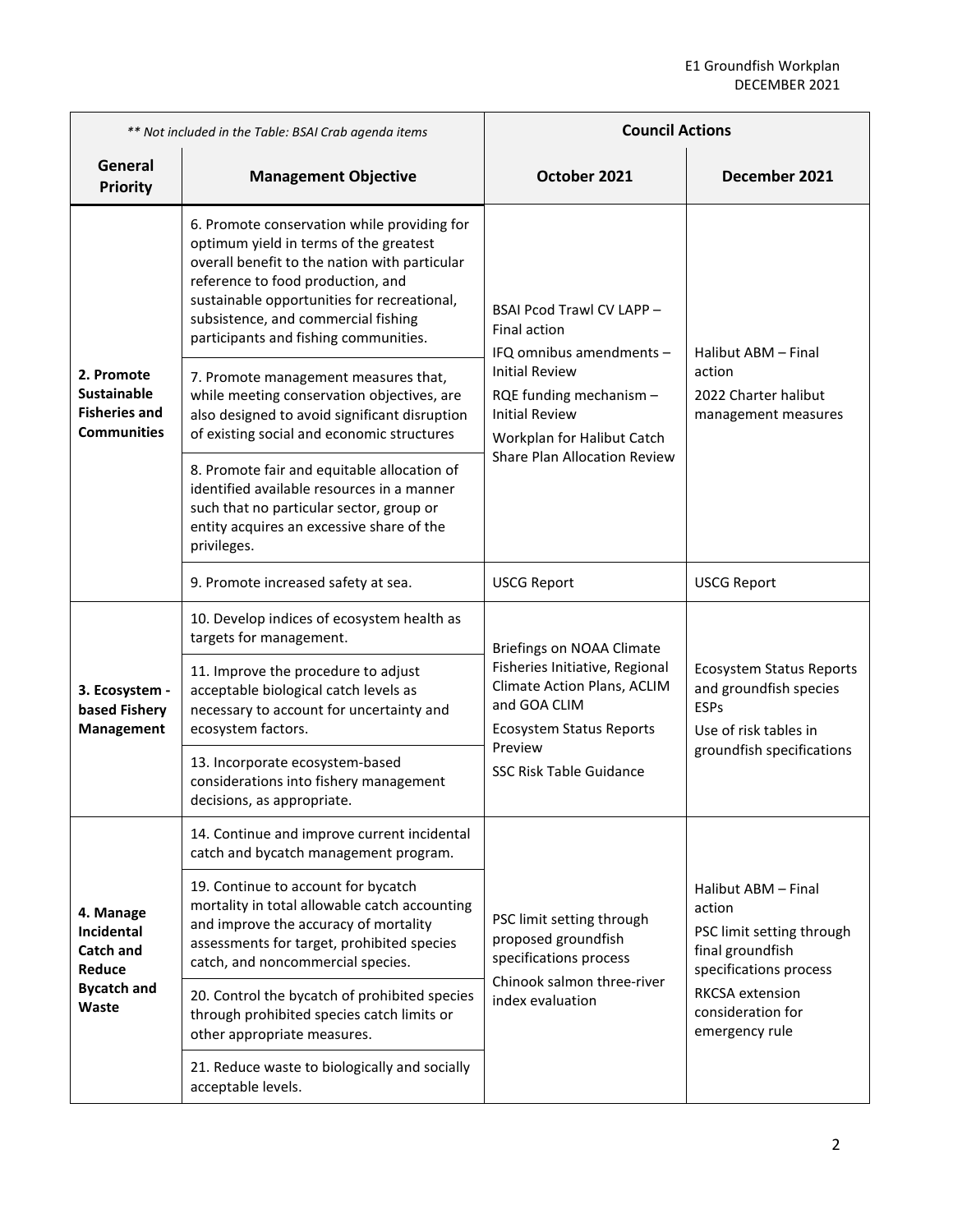| ** Not included in the Table: BSAI Crab agenda items                                         |                                                                                                                                                                                                                                                                                                   | <b>Council Actions</b>                                                                                                                                                     |                                                                         |
|----------------------------------------------------------------------------------------------|---------------------------------------------------------------------------------------------------------------------------------------------------------------------------------------------------------------------------------------------------------------------------------------------------|----------------------------------------------------------------------------------------------------------------------------------------------------------------------------|-------------------------------------------------------------------------|
| General<br><b>Priority</b>                                                                   | <b>Management Objective</b>                                                                                                                                                                                                                                                                       | October 2021                                                                                                                                                               | December 2021                                                           |
| 5. Reduce and<br><b>Avoid Impacts</b><br>to Seabirds<br>and Marine<br><b>Mammals</b>         | 24. Encourage programs to review status of<br>endangered or threatened marine mammal<br>stocks and fishing interactions and develop<br>fishery management measures as<br>appropriate.                                                                                                             | IFQ omnibus amendments -<br><b>Initial Review</b>                                                                                                                          |                                                                         |
| 6. Reduce and<br><b>Avoid Impacts</b><br>to Habitat                                          | 27. Identify and designate essential fish<br>habitat and habitat areas of particular<br>concern pursuant to Magnuson-Stevens Act<br>rules, and mitigate fishery impacts as<br>necessary and practicable to continue the<br>sustainability of managed species.                                     | Update on OECM and CCC<br>work on area-based<br>management                                                                                                                 |                                                                         |
| 7. Promote<br><b>Equitable and</b><br><b>Efficient Use</b><br>of Fishery<br><b>Resources</b> | 31. Provide economic and community<br>stability to harvesting and processing sectors<br>through fair allocation of fishery resources.                                                                                                                                                             | BSAI Pcod trawl CV LAPP -<br><b>Final action</b><br>IFQ omnibus amendments -<br><b>Initial Review</b><br>Workplan for Halibut Catch<br><b>Share Plan Allocation Review</b> | Halibut ABM-Final action<br>2022 Charter halibut<br>management measures |
|                                                                                              | 32. Maintain the license limitation program,<br>modified as necessary, and further decrease<br>excess fishing capacity and<br>overcapitalization by eliminating latent<br>licenses and extending programs such as<br>community or rights-based management to<br>some or all groundfish fisheries. |                                                                                                                                                                            |                                                                         |
|                                                                                              | 33. Provide for adaptive management by<br>periodically evaluating the effectiveness of<br>rationalization programs and the allocation<br>of access rights based on performance.                                                                                                                   |                                                                                                                                                                            |                                                                         |
| 8. Increase<br>Alaska Native<br>& Community<br><b>Consultation</b>                           | 36. Consider ways to enhance collection of<br>local and traditional knowledge from<br>communities, and incorporate such<br>knowledge in fishery management where<br>appropriate.                                                                                                                  |                                                                                                                                                                            | Alaska Native Governance<br>and Protocols training for<br>Council staff |
|                                                                                              | 37. Increase Alaska Native participation and<br>consultation in fishery management.                                                                                                                                                                                                               |                                                                                                                                                                            |                                                                         |